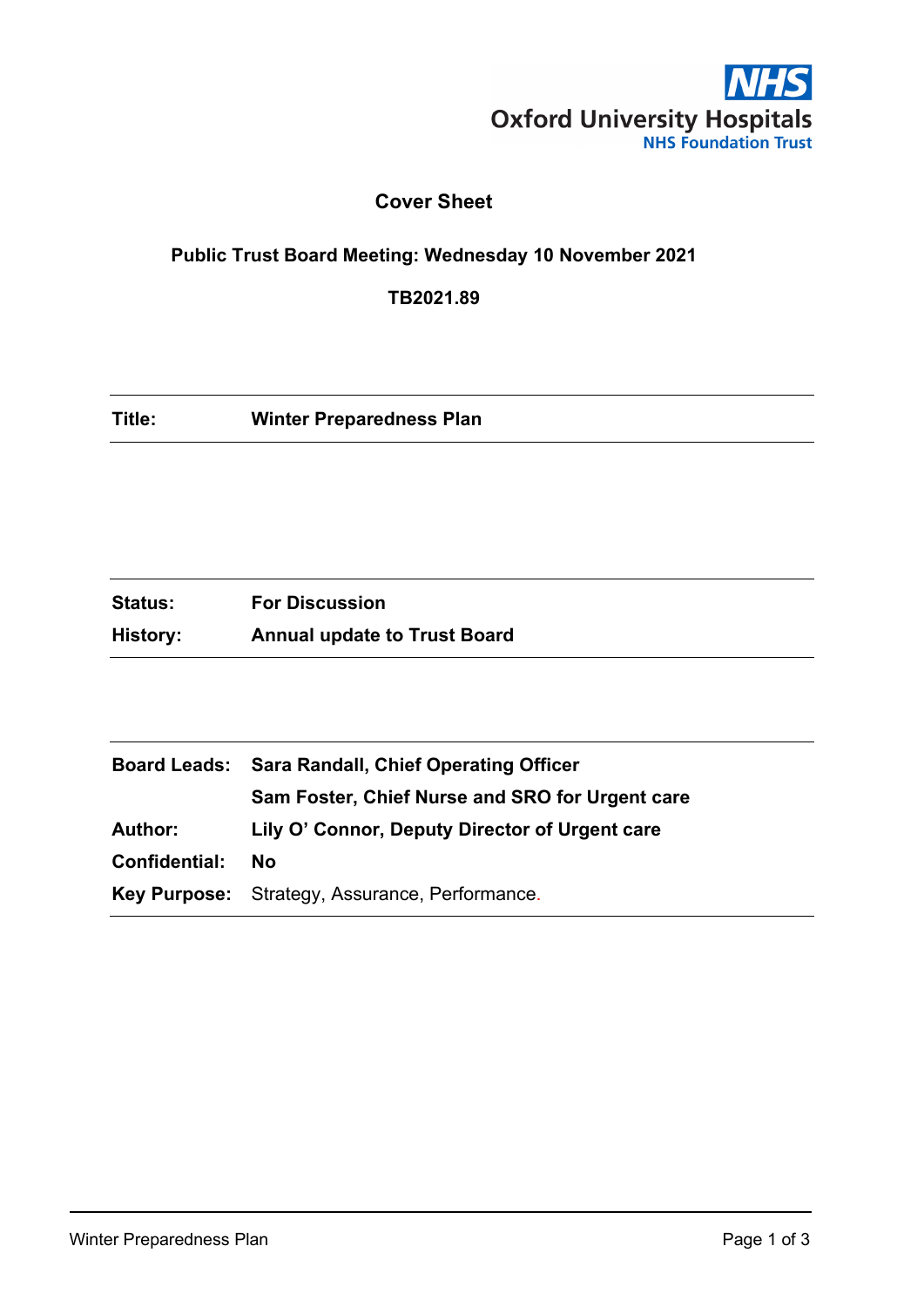### **Executive Summary- Winter Plan**

- 1. Ensure the best possible care, safety, and experience for all of our patients and service users. We have taken the approach that the system's surge planning should be governed by four key principles:
	- *1.1 Prevention - Infection Control: build on COVID-19 lessons regarding PPE / Handwashing etc, Flu Planning etc.*
	- *1.2 Assessing people in the most appropriate setting The provision of suitable and safe alternatives to hospital attendance to be utilised or enhanced.*
	- *1.3 Maintaining people in their own home- The use of various streaming, Same Day Emergency Care (SDEC) and pathway initiatives to both alleviate A&E use and avoid unnecessary admissions will be vital to patient flow.*
	- *1.4 Reducing LOS- supporting people going directly home, or to a discharge to assess bed or rehabilitation bed*
	- *1.5 Maintaining Elective Care – Aiming to ensure continuation of our core elective programme*
	- *1.6 Our focus is to develop integrated care across Oxfordshire to meet increase demand and reducing delays to people in bed-based care*
	- *1.7 Safely manage and protect patients from Flu and COVID-19 across all settings*
	- *1.8* **Protect, look after and support our staff,** looking after staff wellbeing, supporting vulnerable staff and protecting staff from COVID-19 and flu
	- *1.9 Work with patients and staff to ensure the best possible safety, care and experience for all.*
- 2. Oxfordshire's health, social care and voluntary sector partners, are working together to improving care pathways to achieve the national metric for increasing the number of patients going home.
- 3. The OUHFT clinical activity plan focussed on maintaining elective capacity on the Churchill, NOC, West Wing and Children's hospitals.
- 4. The main projects to improve capacity are as follows.
	- 4.1 Development of a Single Point of Access (SPA) to take referrals 24/7 from NHS 111, 999, GP's and Health Care Professionals to provide further triage to Urgent Community Response (UCR) and Same Day Emergency Care (SDEC).
	- 4.2 Increasing the capacity for virtual assessments to reduce the number of people who need to travel to an assessment area.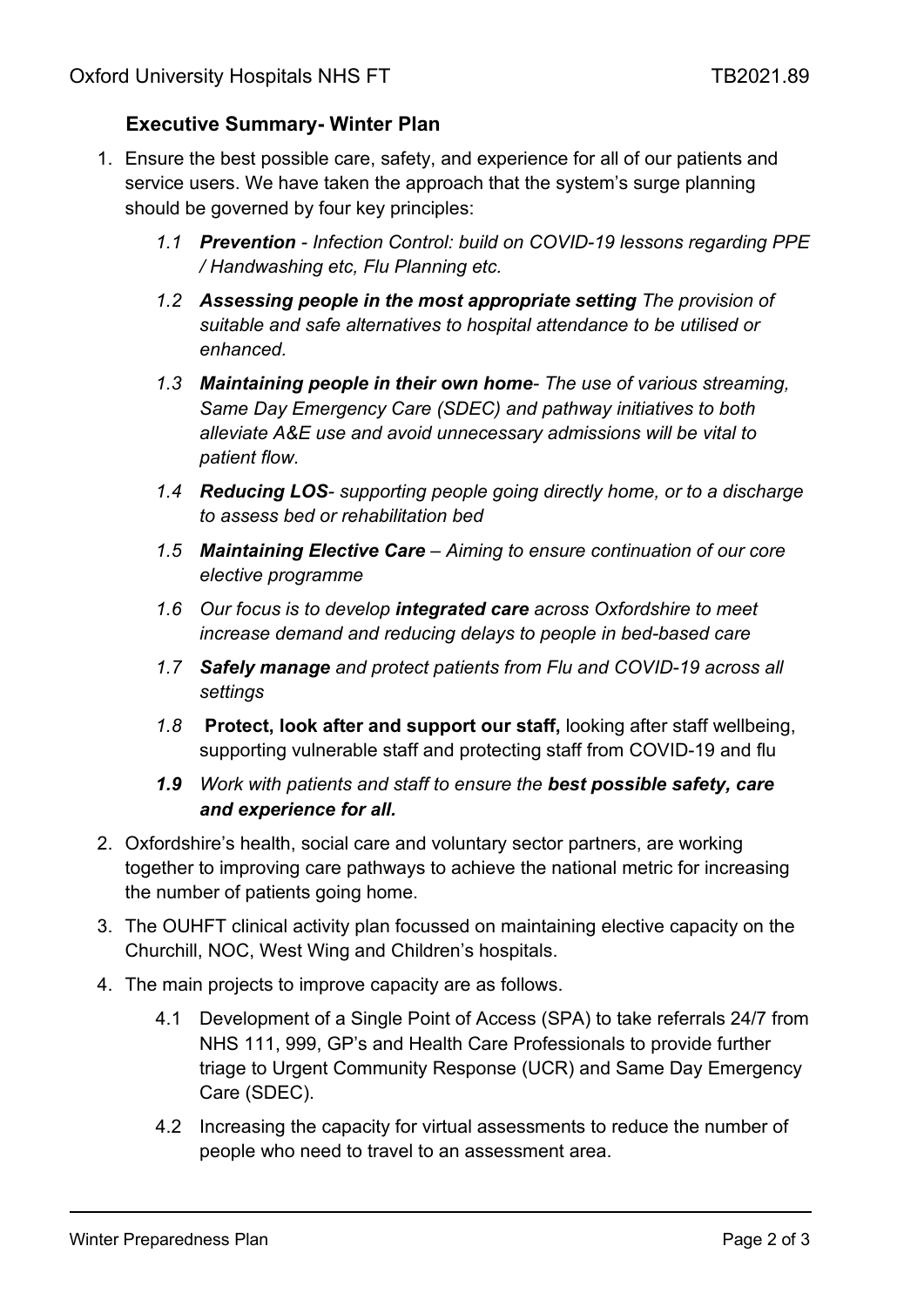- 4.3 Cross-system work on reducing ambulance handovers i.e., minimise patient safety risks and enable crews to turnaround vehicles more rapidly
- 4.4 Flu vaccination and Covid vaccination and booster programme
- 4.5 Improving access to Mental health services
- 4.6 Supporting patients to manage their own conditions at home

#### **Recommendations**

5 The Trust Board is asked to approve the winter plan.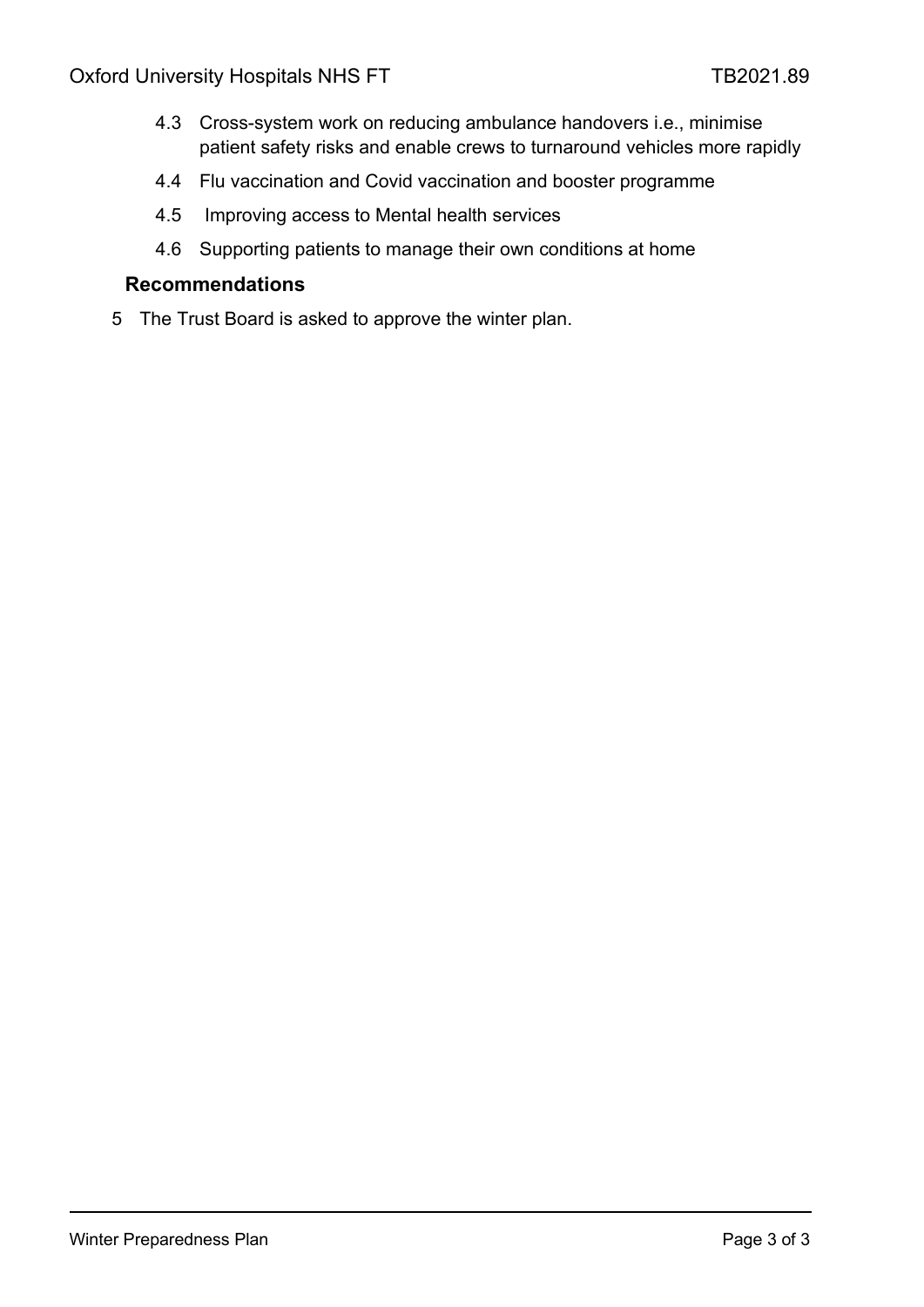# Oxford University Hospital NHS Urgent and Emergency Care Winter plan









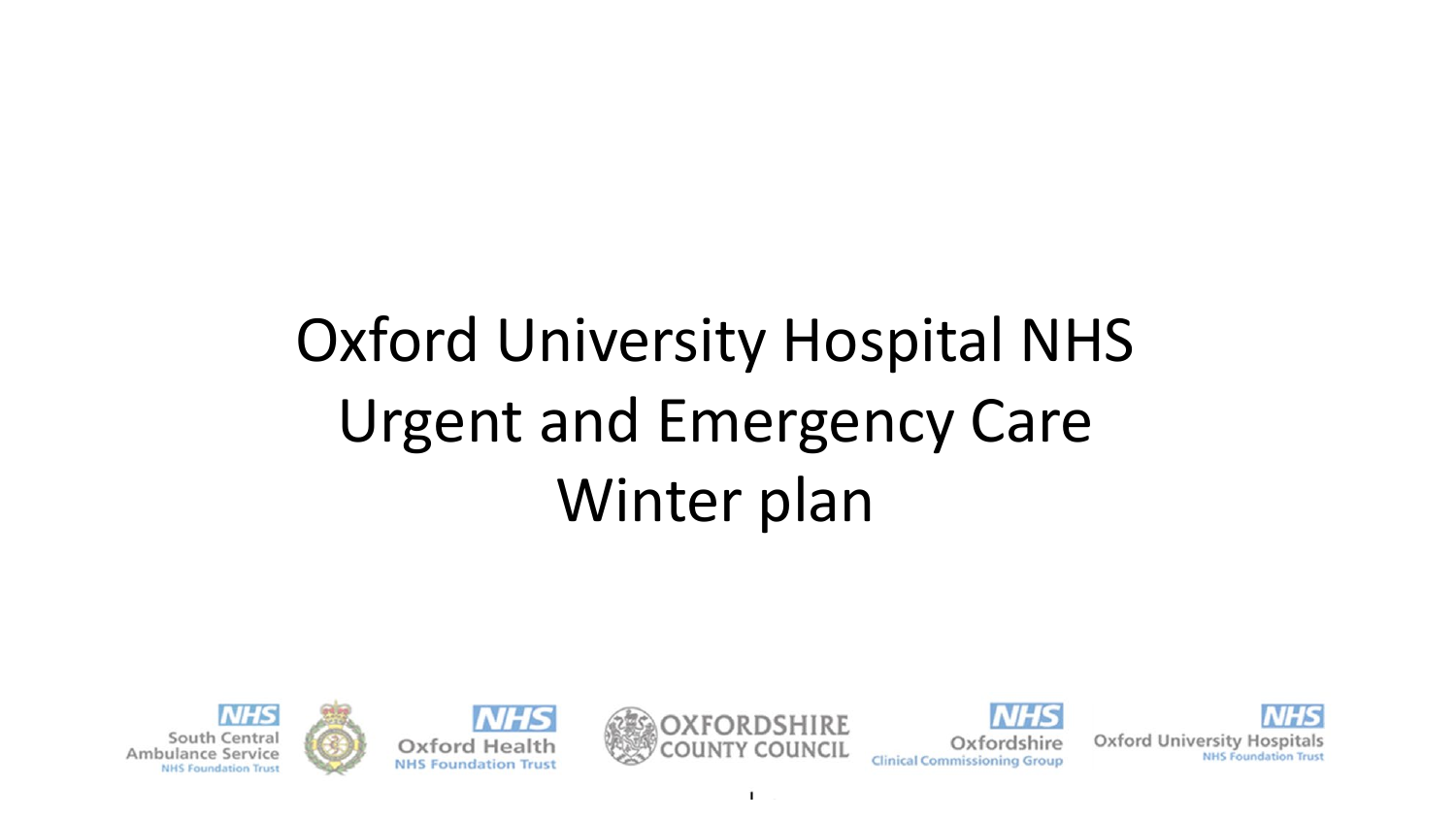



We have taken the approach that the system's surge planning should be governed by four key principles.

- **Prevention** Infection Control: build on COVID-19 lessons regarding PPE / Handwashing etc, Flu Planning etc.
- **Assessing people in the most appropriate setting** The provision of suitable and safe alternatives to hospital attendance to be utilised or enhanced.
- **Maintaining people in their own home** The use of various streaming, Same Day Emergency Care (SDEC) and pathway initiatives to both alleviate A&E use and avoid unnecessary admissions will be vital to patient flow.
- **Reducing LOS** supporting people going directly home, or to a discharge to asses bed or rehabilitation bed
- **Maintaining Elective Care**  Aiming to ensure continuation of our core elective programme

Our focus is to develop integrated care across Oxfordshire to meet increase demand and reducing delays to people in bed based care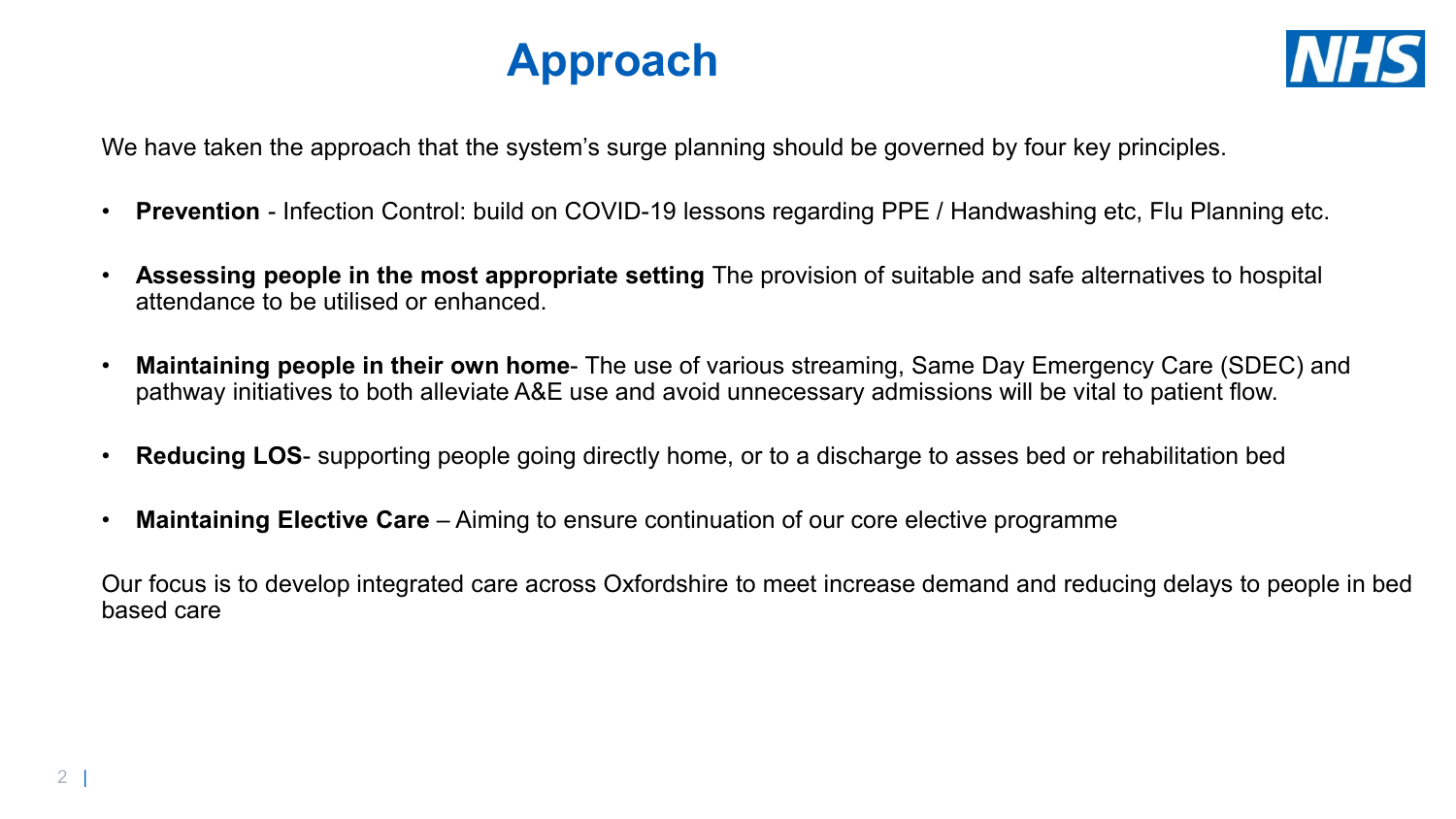# **Urgent and Emergency Care Pressures**

- Assuming ongoing surges of Covid present peak forecast in mid October
- Increased flu and viral presentations in Children & Young People and amongst the wider population from August
- Negative impact on staff wellbeing with potential for increasing levels of sickness absence if demand levels are sustained into the Autumn combined with circulating infections in local communities.
- Ongoing and increasing pressures across sectors of acute mental health presentations –adults and children
- Unknown impact of long Covid in the community. For Long Covid we have estimated we will have a cohort of some 1300-1600 in the community and have included post Covid readmissions in our Secondary Care bed occupancy forecast.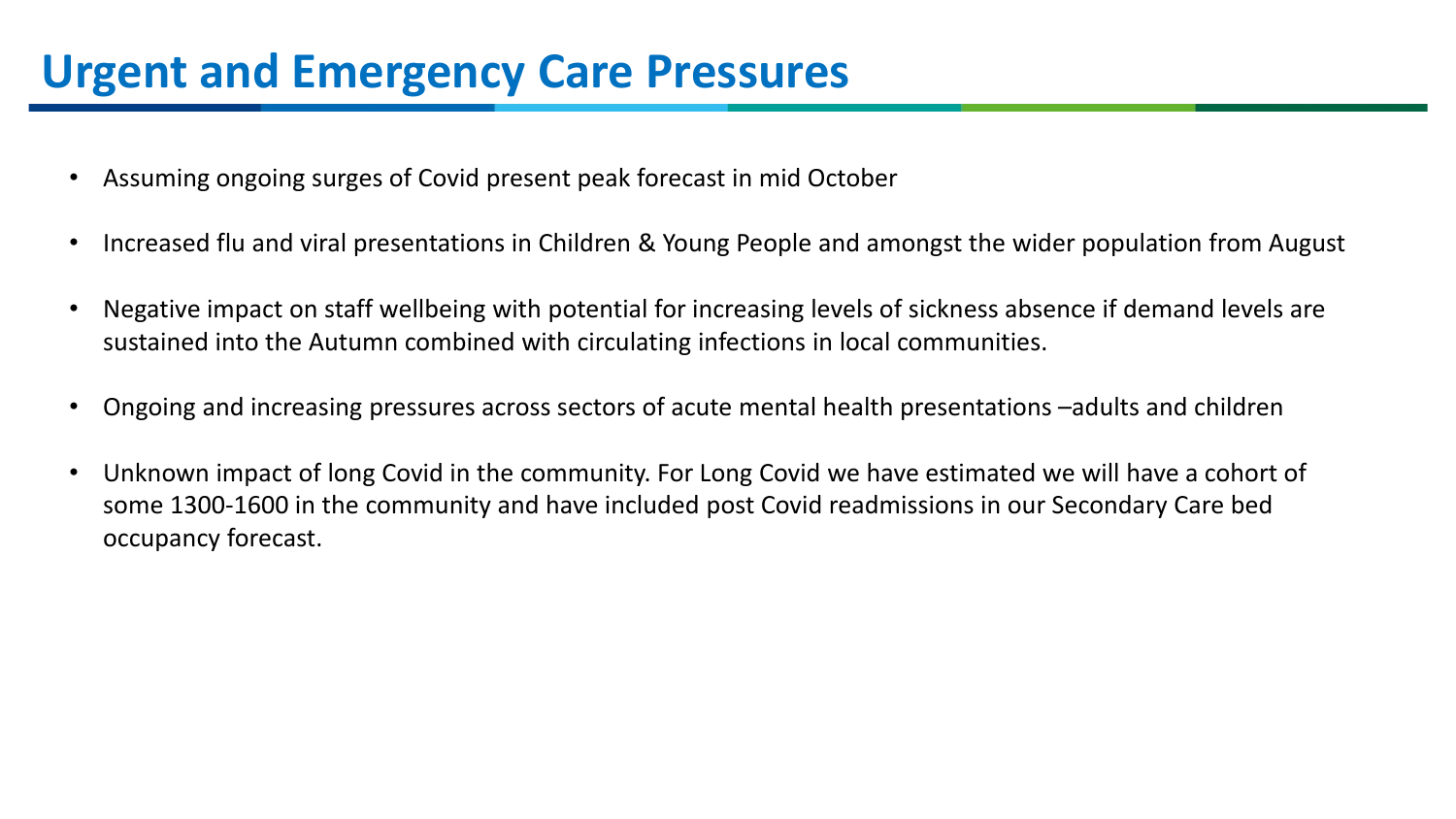### **Covid Actuals & Current Draft Forecasting (September 2021)**



Total Beds - Buckinghamshire, Oxfordshire And Berkshire West STP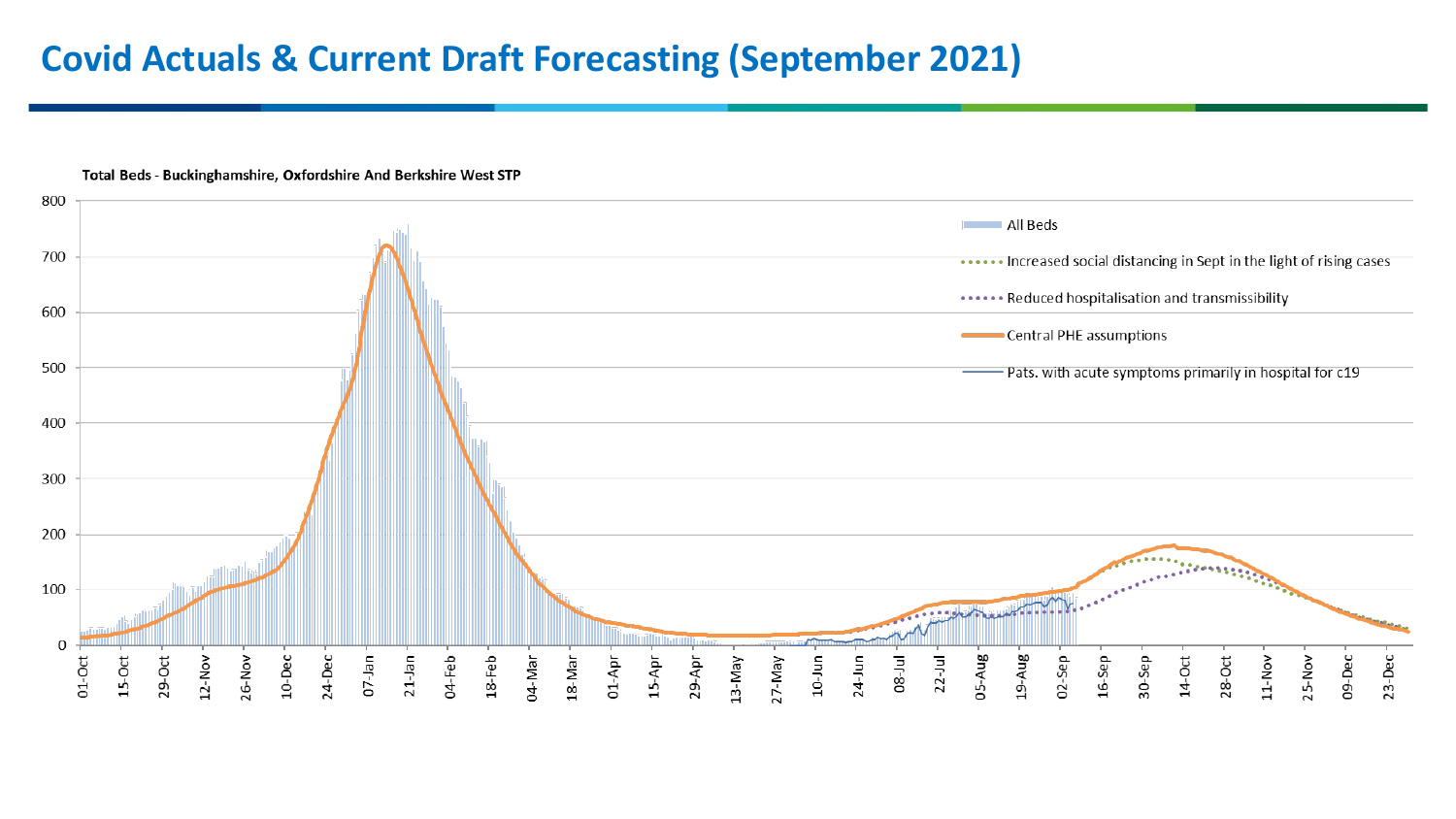### **Tactical monitoring**

- •Daily situation report seven days a week
- •Issues of escalation from bed based care and system partners through daily system calls

### **Example triggers for Escalation**

- •Number of patients in the Emergency Departments and any issues with capacity to see more
- •Intensive care capacity covid and non-covid
- •Specific performance or quality concerns e.g.
	- **Ambulance handover delays,**
	- **Significant bed closures due to workforce**
	- Capacity issues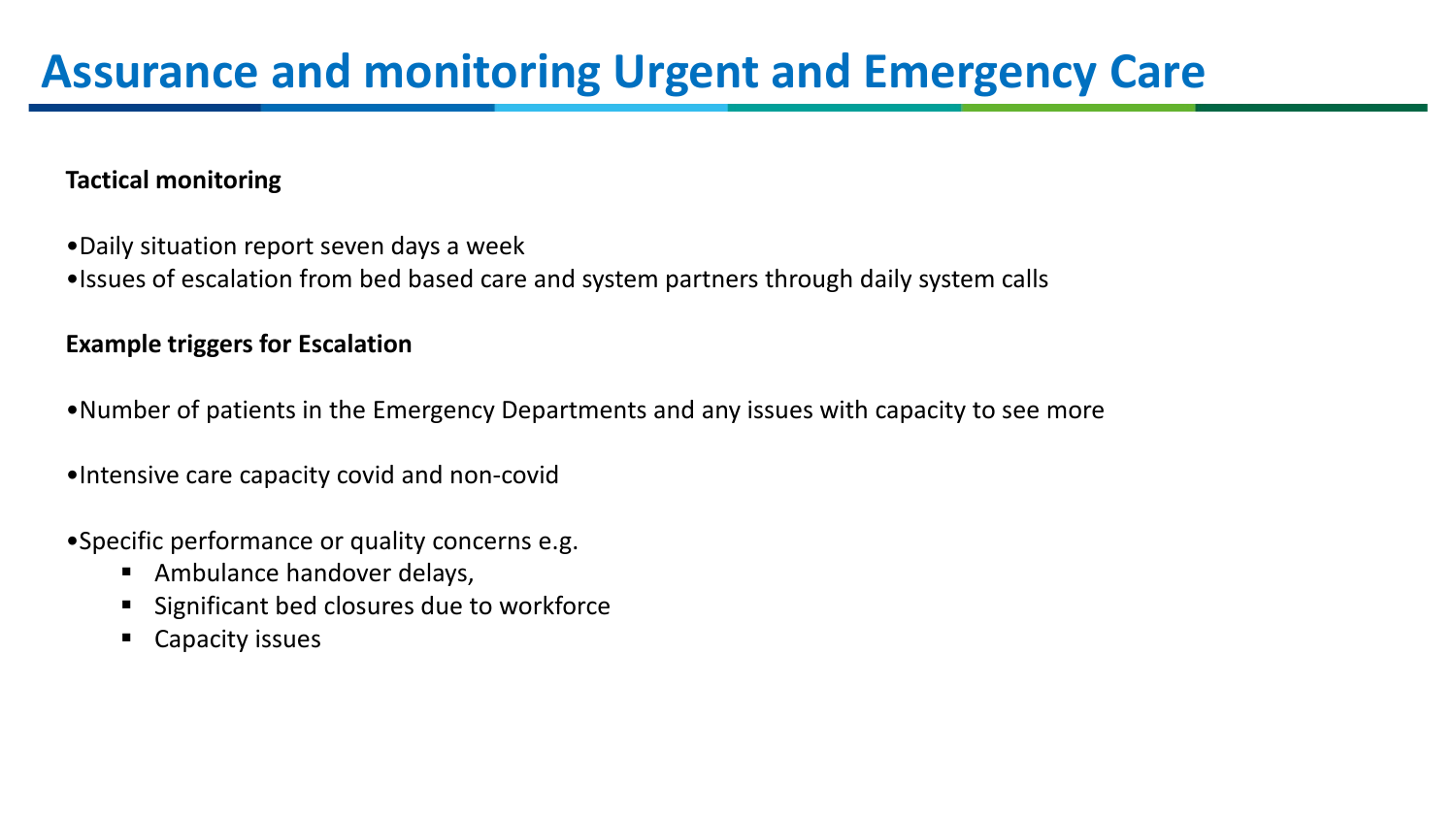# **Workforce Urgent and Emergency Care**

- We have an understanding of workforce pressures and opportunities to enable the most effective deployment of workforce resource. With the anticipated large numbers of COVID-19 patients, this will allow us to support staff, maximise availability and remove routine burdens or non-business essential work to facilitate and contribute to a safer, more sustainable workforce system-wide.
- Efforts are under way to improve the resilience of the workforce due to the demands over last 6 months. Like in other systems staff are tired and trying to "recover" from First and Second Wave of COVID.
- Access to key worker (and their families) testing has helped us to keep absence due to self isolation to a minimum; however, closures of schools and childcare impact are considered significant risks.
- Close working with primary care and all partners creating MDTs in support of Care Homes.
- Each organisation regularly review the updates on the mental wellbeing of the workforce and discuss best practice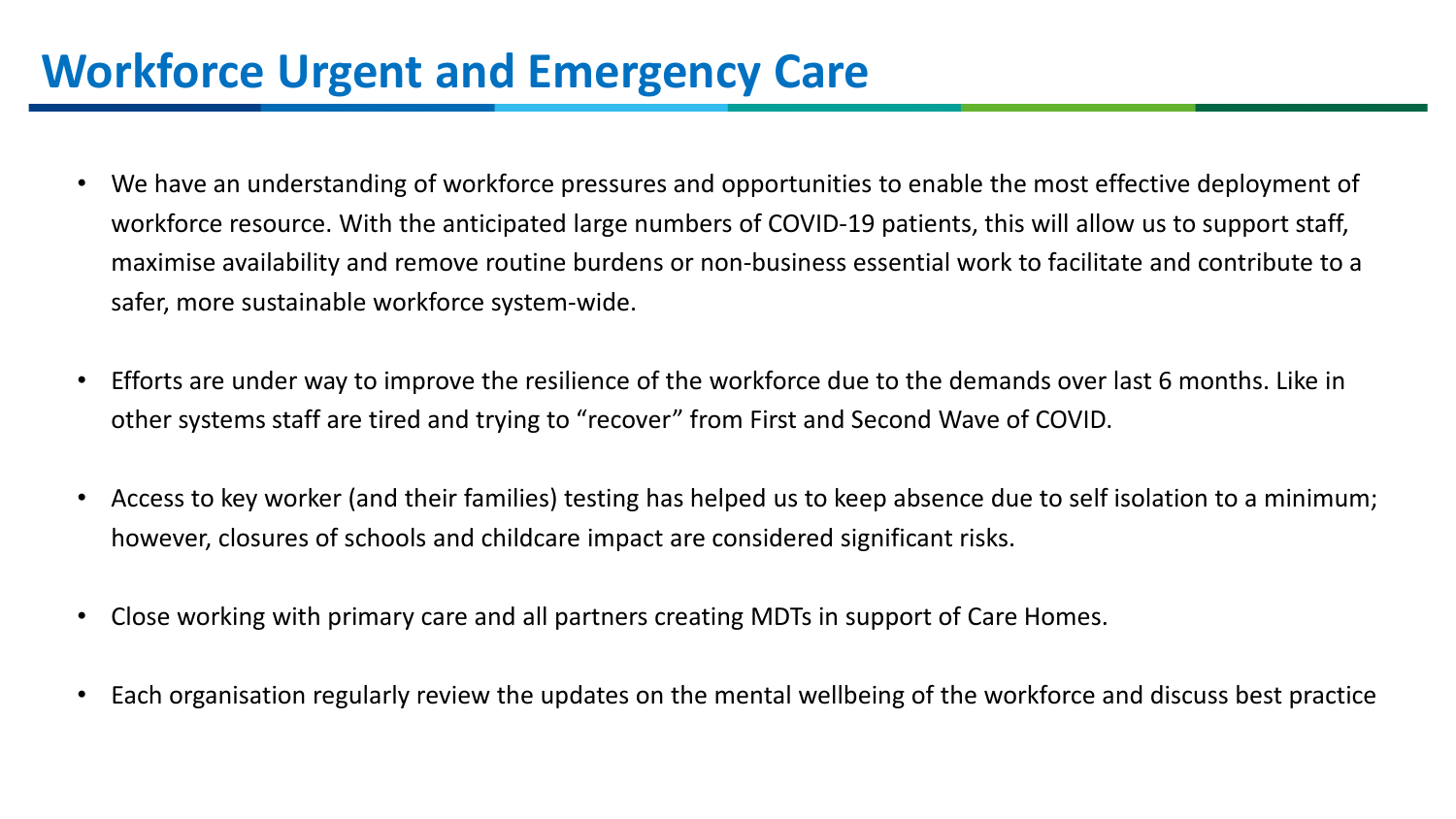### **Emergency Departments (ED's)**

- Oxfordshire has seen an increase in peoples level of needs, presenting to both the John Radcliffe and Horton General Hospital ED's.
- Increase in attendances since 2019, additionally both Emergency Departments (ED) are seeing an increase in the attendances and level of need in the evening.

### **System issues**

- Workforce constraints across all disciplines. The Oxfordshire system works well together but further integration will improve care for individuals and reduce duplication in assessments.
- There is an increase in children and young people presenting with eating disorders to community and hospital teams
- Increase in the number of patients presenting both in the community and ED's in Mental Health crisis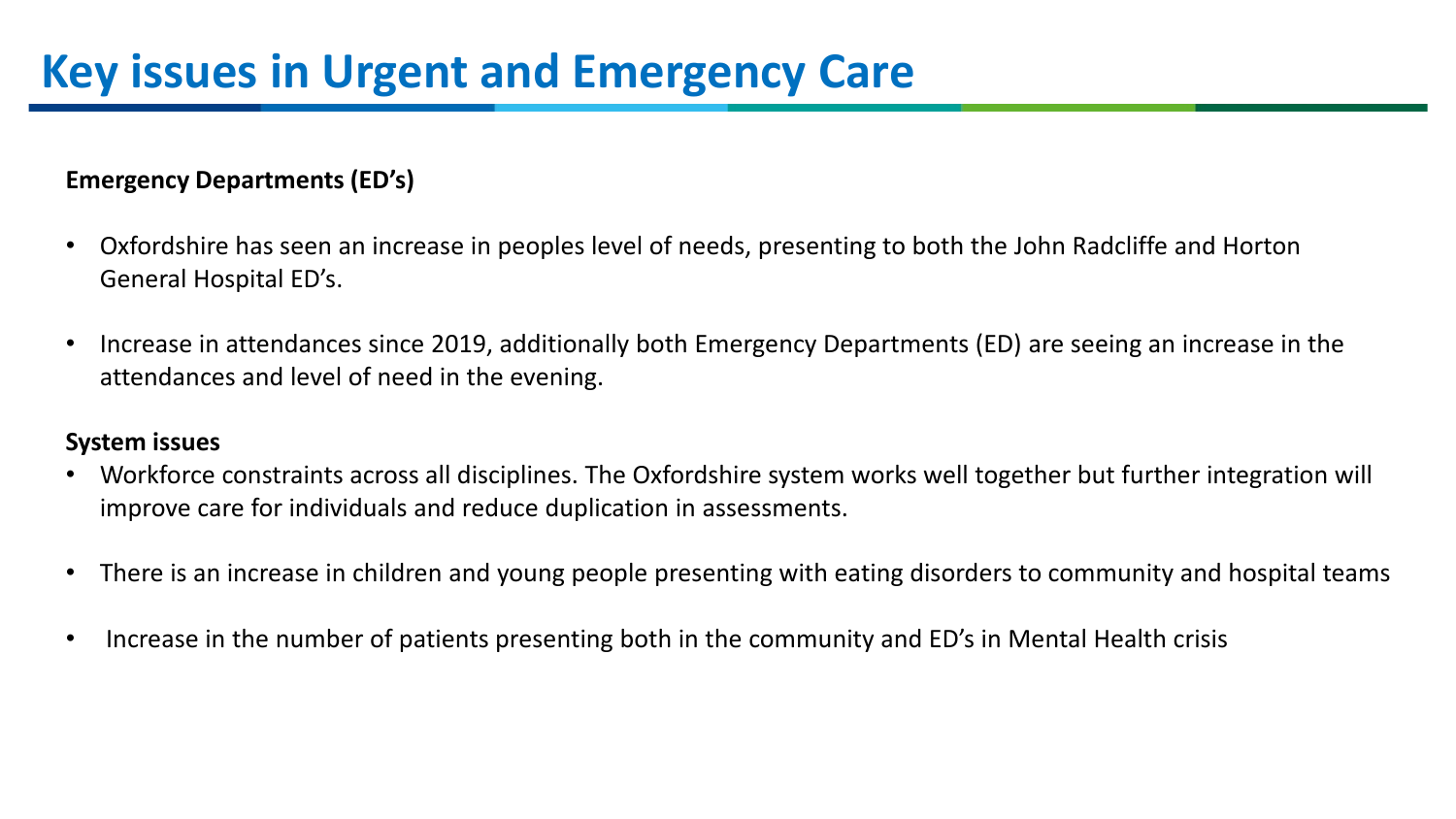### OUH Demand & Capacity modelling - Assumptions

| <b>Demand modelling</b>                                                                        | <b>Capacity</b>                                                                                                                                                                                                                                                                                                                                      |
|------------------------------------------------------------------------------------------------|------------------------------------------------------------------------------------------------------------------------------------------------------------------------------------------------------------------------------------------------------------------------------------------------------------------------------------------------------|
| JR and Horton Emergency Department<br>attendances increased in number and<br>acuity since 2019 | Main focus is on increasing the number of people who are assessed in their own<br>home or the most suitable clinical setting.<br>The objective is to reduce those attending an ED who could be more<br>appropriately assessed in a different setting<br>Maintaining the ED's for those who benefit the most from an acute assessment<br>within an ED |
| Increasing bed capacity and protecting<br>elective's                                           | Further capacity is expected to be created as Trauma transfer back to the trauma<br>building on the JR site.<br>HGH site has already opened additional capacity, further work is underway to see<br>if further additional capacity can be opened.<br>Churchill and NOC sites are protected for elective activity                                     |
| The actual demand for covid, non-covid<br>and viral pneumonitis remains unclear                | Surge plans are in place for both Covid and viral pneumonitis across children and<br>adult services.<br>These plans are reviewed weekly/monthly to reassess demand versus capacity                                                                                                                                                                   |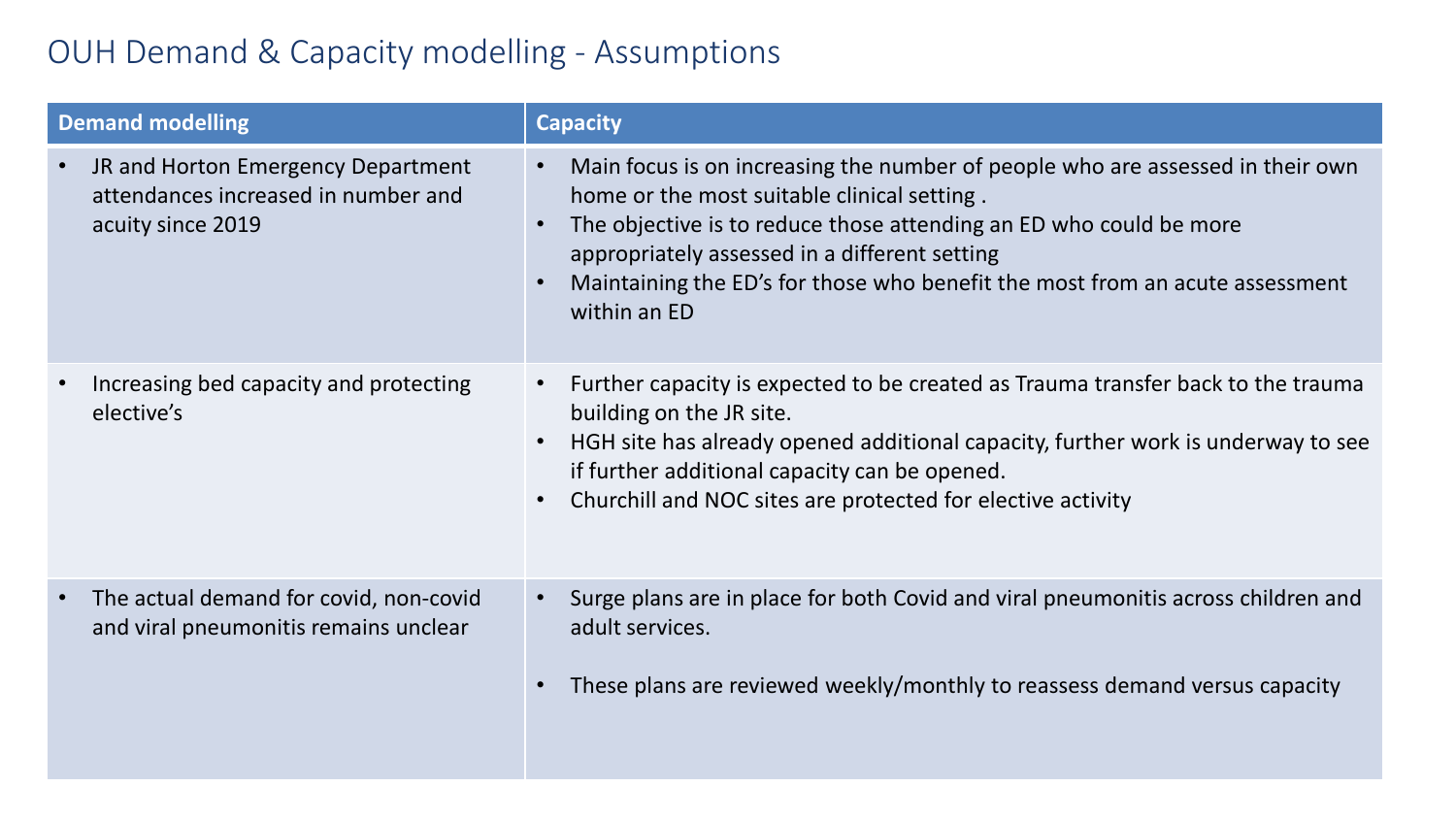# **NHS England and NHS Improvement UEC 10 step plan**



1. [Supporting 999 and 111 services](#page-13-0)

2. Supporting primary care and community health services to help manage the demand for UEC services.

3. Supporting greater use of Urgent Treatment Centres (UTCs)

4. Increasing support for Children and Young People

5. Using communications to support the public to choose services wisely

6. Improving in-hospital flow and discharge (system wide)

7. Supporting adult and children's mental health needs

8. Reviewing Infection Prevention and Control (IPC) measures to ensure a proportionate response

9. Reviewing staff COVID isolation rules

10. Ensuring a sustainable workforce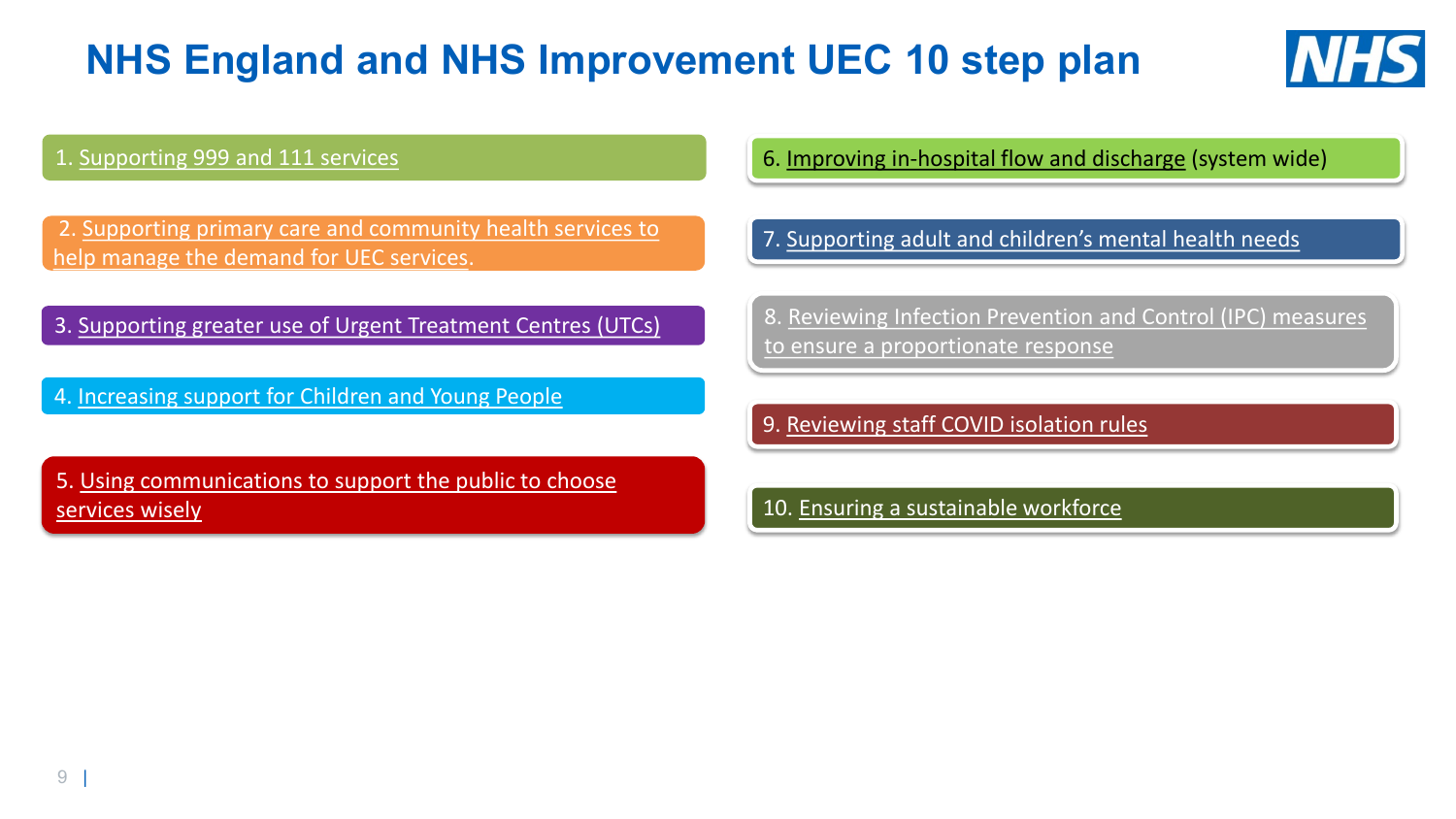

### 1. [Supporting 999 and 111 services](#page-13-0)

| Workstream                                                                                                                            | Change                                                                                                                                                                                                                                                                                         | <b>Evidence for change</b>                                                                                                                                                                                                                                                                                                                                                                                                             | <b>Programme of work</b>                                                                                                                                                                                | <b>Funding source</b>                                                                                                                                                        | <b>Deliverables</b>                                                                                               |
|---------------------------------------------------------------------------------------------------------------------------------------|------------------------------------------------------------------------------------------------------------------------------------------------------------------------------------------------------------------------------------------------------------------------------------------------|----------------------------------------------------------------------------------------------------------------------------------------------------------------------------------------------------------------------------------------------------------------------------------------------------------------------------------------------------------------------------------------------------------------------------------------|---------------------------------------------------------------------------------------------------------------------------------------------------------------------------------------------------------|------------------------------------------------------------------------------------------------------------------------------------------------------------------------------|-------------------------------------------------------------------------------------------------------------------|
| 1.1<br>Further develop NHS 111<br>pathways to so patients are<br>assessed in the most<br>appropriate setting (OUHFT and<br>OHFT)      | Clinical Pathway development for high<br>volume pathways to Urgent Community<br>Response (UCR) Same Day Emergency<br>Care(SDEC) units and Minor Injury Unt's<br>(MIU)                                                                                                                          | • 2-4 referrals per month to UCR and SDEC<br>despite pathways being added to the DOS                                                                                                                                                                                                                                                                                                                                                   | Rockford frailty score to be<br>implemented into NHS 111<br>Work with the DOS lead to<br>establish other high volume<br>pathways for UCR and SDEC                                                       | N/A                                                                                                                                                                          | Implemented frailty scoring<br>in NHS 111<br>Increase referrals to UCR<br>and SDEC by 100% per<br>pathway         |
| 1.2<br>Development of one adult<br>Single Point of Access (SPA)<br>(OHFT day to day running with<br>medical cover from<br>OHFT/OUHFT) | Single Point of Access (SPA) to take<br>referrals from NHS 111, 999, GP's and<br>Health Care professionals to provide<br>further triage to Urgent Community<br>Response (UCR) and Same Day<br>Emergency Care (SDEC).<br>Reduce attendances of people to ED to<br>the most appropriate setting. | 20 patients > 65yrs per day are admitted via<br>the Emergency Department (ED) and go on to<br>have a length of stay under 2 days. The<br>majority of these could be safely assessed in<br>their own home preventing an ED<br>attendance/short hospital admission<br>In adults > 65yrs, 9 of the top 15 diagnoses<br>$\bullet$<br>currently admitted following ED attendance<br>would meet the criteria for 2 hour UCR (e.g.<br>Falls). | Develop SPA digital system, and<br>workforce (admin and medical)<br>to triage referrals to the most<br>appropriate setting e.g. UCR,<br>SDEC, MIU or ED                                                 | <b>Urgent Community</b><br>Response (UCR)<br>business case<br>Mapping to be<br>carried out to<br>establish if further<br>investment is<br>required from Better<br>Care Fund) | 50% Reduction in low<br>acuity attendances of<br>NEWS2 for those >65yrs                                           |
| 1.3<br>Reduce all 30 minute<br>ambulance handover delays<br>(OUHFT)                                                                   | Cross-system work on reducing hospital<br>handovers i.e. minimise patient safety<br>risks and enable crews to turnaround<br>vehicles more rapidly                                                                                                                                              | • Increase in ambulance conveyances from<br>12:00-21:00hrs<br>• Ambulances unable to handover within 15<br>mins due to an overcrowded ED and more<br>than 7-12 ambulances arriving within a few<br>minutes                                                                                                                                                                                                                             | Additional triage by SPA to<br>increase the number of referrals<br>to UCR and reduce the number<br>of ambulance conveyances to<br>Hospital<br>Develop a larger Ambulance<br>handover team within the ED | Dependant on 1.2                                                                                                                                                             | Zero ambulance handover<br>delays over 60 mins<br>80% reduction of<br>ambulance delays over<br>30 <sub>mins</sub> |
| 1.5<br>Increase the number of patients<br>who can be transferred home in<br>the evening to avoid an<br>overnight stay.<br>(OUHFT)     | Extended hours of the settling in service<br>will provide continuous cover from 18:00<br>until 08:00 Mon-Fri excluding BHs                                                                                                                                                                     | Patients over 65yrs are more likely to be<br>admitted if they arrive in the ED 18:00-<br>21:00hrs.<br>A settling in service in the patients own home<br>$\bullet$<br>will provide confidence to teams to discharge<br>home after 17:00hrs                                                                                                                                                                                              | PTS have already established<br>the costs and potential<br>workforce                                                                                                                                    | <b>Better care Fund</b><br>(BCF)                                                                                                                                             | 4 additional discharges<br>across the JR and HGH<br>ED/EAU from 18:00-<br>22:00hrs                                |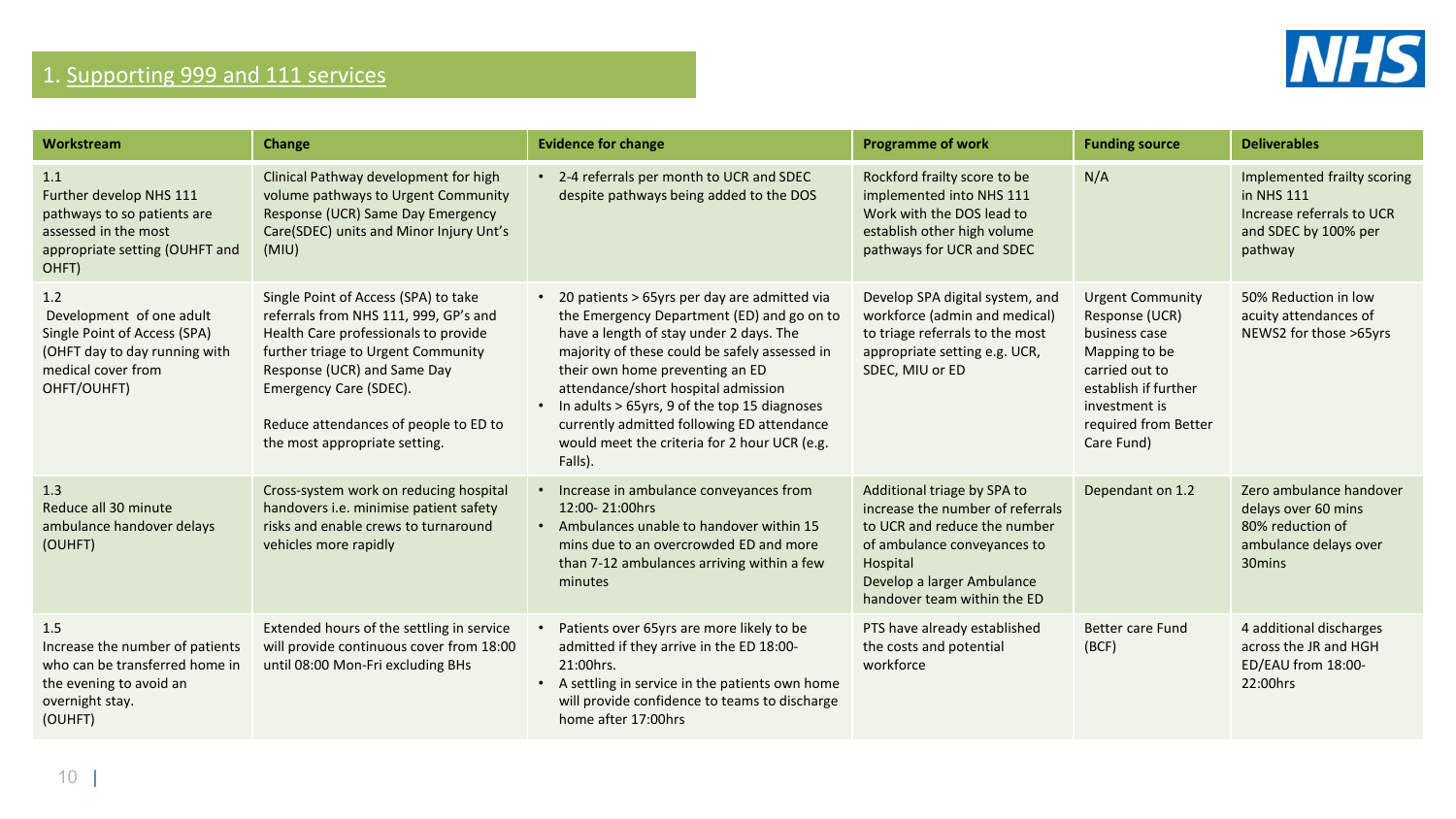### <span id="page-13-0"></span>2. Supporting primary care and community health services to help manage the demand for UEC services.



| Workstream                                                                                                                                                               | Change                                                                                                                                                                                                                                  | <b>Evidence for change</b>                                                                                                                                                                                                                                                                                                                                                                         | <b>Programme of work</b>                                                                                                              | <b>Funding source</b>                                    | <b>Deliverables</b>                                                                                                          |
|--------------------------------------------------------------------------------------------------------------------------------------------------------------------------|-----------------------------------------------------------------------------------------------------------------------------------------------------------------------------------------------------------------------------------------|----------------------------------------------------------------------------------------------------------------------------------------------------------------------------------------------------------------------------------------------------------------------------------------------------------------------------------------------------------------------------------------------------|---------------------------------------------------------------------------------------------------------------------------------------|----------------------------------------------------------|------------------------------------------------------------------------------------------------------------------------------|
| 2.1<br>Pilot an integrated approach<br>across one PCN, acute teams<br>and community teams to care<br>for patients in their own home<br>(Primary Care, OUHFT and<br>OHFT) | Initially focus on anticipatory<br>care with support from UCR and<br>acute physicians                                                                                                                                                   | • 999 is called instead of<br>referring to UCR and<br>supporting the patient in<br>their own home<br>Inpatients with complex<br>discharge planning have ah<br>extended LOS                                                                                                                                                                                                                         | Pilot project in Bicester PCN<br>To support people remaining in<br>their own home or to return<br>home at the earliest<br>opportunity | <b>Urgent Community Response</b><br>business case        | Reduce attendance and<br>frequent attenders to ED<br>Reducing LOS for this cohort<br>of patients from Bicester<br><b>PCN</b> |
| 2.2<br>Maximise the use of community<br>pharmacies as part of integrated<br>care pathways by supporting all<br>providers in Oxfordshire                                  | <b>Optimising referrals from NHS</b><br>111, 999, CAS, UTC and ED to<br>manage low acuity referrals                                                                                                                                     | People with low acuity are<br>attending an ED who do not<br>require any secondary care<br>but could have contact a<br>community pharmacy                                                                                                                                                                                                                                                           | OCCG lead working with<br>Oxfordshire Pharmacists to<br>agree this programme                                                          | <b>National funding</b>                                  | Support NHS 111 referrals<br>directly to pharmacists                                                                         |
| 2.3<br><b>Expand Urgent Community</b><br>Response (UCR) to cover 24/7<br>(OHFT and medical support from<br>OHFT/OUHFT)                                                   | Increase referrals from Primary<br>Care, 999, NHS 111 and acute<br>assessment areas to Urgent<br><b>Community Response</b><br>Develop integrated approach to<br>hospital @ Home, reablement<br>service and Urgent Community<br>Response | • Low referral rate from NHS<br>111 and 999 to UCR<br>• 12noon - 12 midnight show<br>increasing peak arrivals for<br>the $> 65$ group (4-8 patients<br>per hour)<br>• Adults > 65yrs arriving after<br>21:00hrs are twice as likely<br>to be admitted to an acute<br>hospital bed and stay longer<br>• 20 patients > 65 per day are<br>admitted and go on to have a<br>length of stay under 2 days | Expand UCR to 08:00-02:00hrs<br>in the first instance 7 days a<br>week<br>Profile UCR/SPA on the DOS to<br>include more pathways      | <b>Urgent Community Response</b><br><b>Business case</b> | Increase the number of<br>referrals from NHS 111, 999,<br>acute assessment areas and<br><b>Primary Care</b>                  |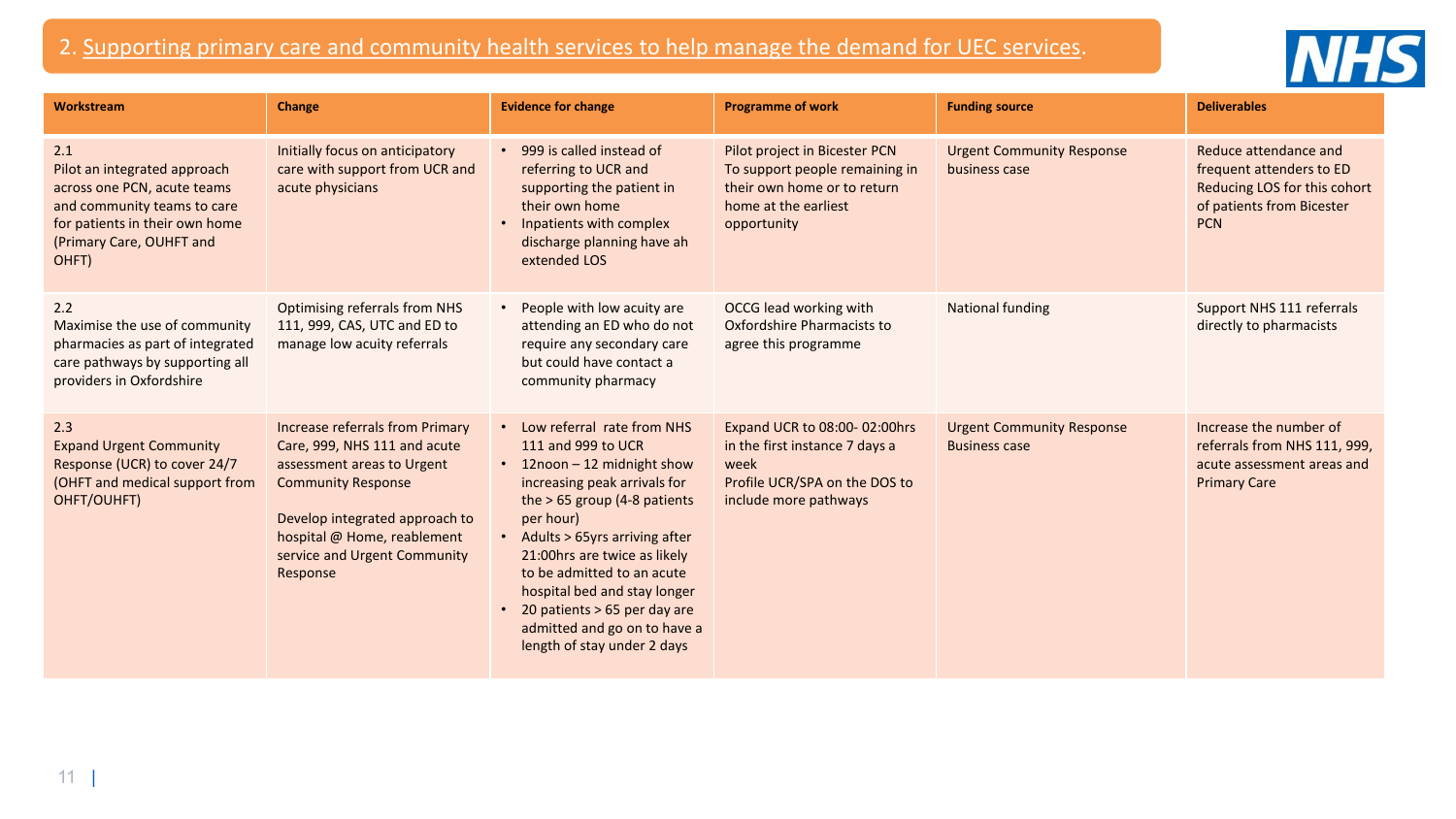### 3. Supporting greater use of Urgent Treatment Centre's- SDEC and MIU's



| Workstream                                                                               | Change                                                                                                                                        | <b>Evidence for change</b>                                                                | <b>Programme of work</b>                        | <b>Funding source</b> | <b>Deliverables</b>                                                     |
|------------------------------------------------------------------------------------------|-----------------------------------------------------------------------------------------------------------------------------------------------|-------------------------------------------------------------------------------------------|-------------------------------------------------|-----------------------|-------------------------------------------------------------------------|
| 3.1<br>Develop options for Urgent<br>treatment Centres on the JR and<br><b>HGH</b> sites | Develop a triage area (UTC) for all<br>those who walk in to an ED to<br>ensure that only patients requiring<br>an ED assessment are in the ED | People with minor<br>injuries/illness are booked into<br>MIU's, self care or attend a UTC | Develop UTC model to at the HGH<br>and JR sites | ICS funding           | Increase number of people<br>triaged and seen in MIU, SDEC<br>and UTC's |

### 4. Increasing support for Children and Young People

| Workstream                                                                                                               | Change                                                                                                                                                                                                      | <b>Evidence for change</b>                                                                      | <b>Programme of work</b>                                                                                                | <b>Funding source</b>     | <b>Deliverables</b>                                                                   |
|--------------------------------------------------------------------------------------------------------------------------|-------------------------------------------------------------------------------------------------------------------------------------------------------------------------------------------------------------|-------------------------------------------------------------------------------------------------|-------------------------------------------------------------------------------------------------------------------------|---------------------------|---------------------------------------------------------------------------------------|
| 4.1<br>Integrated programme between acute<br>paediatricians and community children's<br>nursing team<br>(OUHFT and OHFT) | To develop acute hospital at home<br>community service for children and<br>young people within Oxfordshire. This<br>will take a phased approach with phase<br>one supporting the Viral Pneumonitis<br>surge | Children remain in hospital for an<br>additional 24hrs to check feeding<br>and I.V. antibiotics | To refer children for hospital at home to<br>reduce LOS by 24hrs especially for those<br>who have had Viral Pneumonitis | Better care Funding (BCF) | Increase in referrals from children's<br>hospital, Primary care and ED to<br>CCN team |

### 5. Using communications to support the public to choose services wisely

| <b>Workstream</b>                     | Change                                                                                                                  | <b>Evidence for change</b>                                                                 | <b>Programme of work</b>                                                                         | <b>Funding source</b>     | <b>Deliverables</b>                         |
|---------------------------------------|-------------------------------------------------------------------------------------------------------------------------|--------------------------------------------------------------------------------------------|--------------------------------------------------------------------------------------------------|---------------------------|---------------------------------------------|
| 5.1<br>Oxfordshire Communication plan | Focus on how to get the best from<br>GP services, Sign posting, videos of<br>how to access Urgent and Emergency<br>Care | People continue to walk in to ED<br>without contacting NHS 111 on<br>line or via telephone | Advertising the flu ad covid<br>vaccination programme to accessing<br>primary care and self care | Better care Funding (BCF) | Delivery of each aspect of the<br>programme |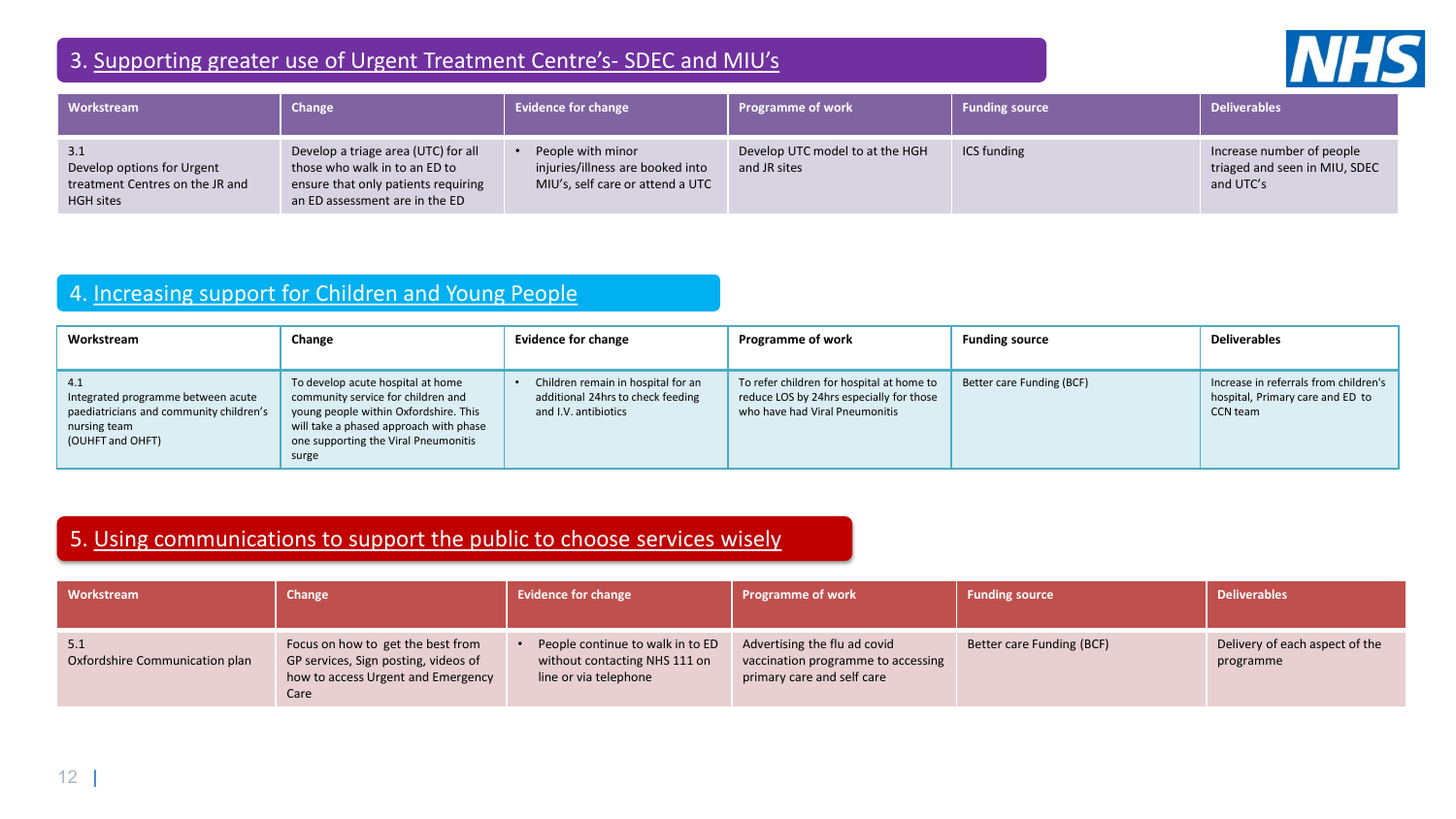

| Workstream                                                                | <b>Change</b>                                                                                                                                                    | <b>Evidence for change</b>                                                                                                                                                  | <b>Programme of work</b>                                                                                                                                                                                                                             | <b>Funding source</b>                      | <b>Deliverables</b>                                                                                                                                                                                                                     |
|---------------------------------------------------------------------------|------------------------------------------------------------------------------------------------------------------------------------------------------------------|-----------------------------------------------------------------------------------------------------------------------------------------------------------------------------|------------------------------------------------------------------------------------------------------------------------------------------------------------------------------------------------------------------------------------------------------|--------------------------------------------|-----------------------------------------------------------------------------------------------------------------------------------------------------------------------------------------------------------------------------------------|
| 6.1 Reducing admissions and<br>LOS in ED<br>(OUHFT)                       | Expand the staffing level of the<br>Frailty Intervention Team (FIT)<br>to allow more rapid and wider<br>assessment of patients<br>presenting to ED/EAU at the JR | To reduce LOS in ED ad<br>$\bullet$<br>assessment areas<br>Poor patient experience                                                                                          | Increase the WTE and<br>increase the service into the<br>evening 7/7                                                                                                                                                                                 | Better care Fund (BCF)                     | Reduces conversion to admission in<br><b>ED</b><br>- Improved LOS in ED<br>- Shorter LOS for patients who are<br>admitted to EAU as they have a<br>more detailed plan for recovery                                                      |
| 6.2 Reduction of LOS in ED/EAU<br>and reduce risk of admission<br>(OUHFT) | Increase the pharmacy staffing<br>on EAU Mondays to Fridays to<br>provide additional cover 4-7pm<br>and at weekend                                               | Medicine reconciliation not<br>completed before medical review<br>and discharge<br>Adds to LOS in ED and<br>$\bullet$<br>Assessment unit                                    | To support the medical<br>emergency presentations by<br>reviewing patients and<br>ensuring prompt supply of<br>time critical medicines and<br>discharge prescriptions                                                                                | Better care Fund (BCF)                     | To reduce tablet burden in elderly<br>patients who are at risk of falls. This<br>will aim to reduce future falls, and<br>keep patients well at home. This<br>will have further benefits of<br>reducing pill burden in the<br>community. |
| 6.3 ED standards<br>(OHFT)                                                | Reduce the number of patients<br>within the ED's                                                                                                                 | Patients in both ED's are there for<br>more then 12hrs<br>Patients wait more than 1hr after<br>$\bullet$<br>they have been assessed as no<br>longer required to be in an ED | Develop processes to<br>implement the following;<br>1. Review proportion of<br>patients residing in ED for<br>more than 12-hours, 2., All<br>patients who have a time<br>stamp for the criteria to<br>proceed leave the ED within<br>1 <sub>hr</sub> | None required                              | 2% reduction in LOS over 12hrs<br>Waiting for national metrics for<br>assessment within 15 mins, average<br>time in ED, clinical criteria to<br>proceed and percentage of patients<br>with a LOS over 12hrs                             |
| 6.4 Discharge to Assess beds<br>(OUHFT and OCC)                           | Implement a discharge to<br>Assess model in short stay HUB<br>beds                                                                                               | Above the national average of<br>people going to long term<br>placement                                                                                                     | Procure beds in a Nursing<br>Home where the D2A process<br>can be implemented                                                                                                                                                                        | <b>Oxfordshire County</b><br>Council (OCC) | To reduce the number of MOFD<br>patient in OUHFT and the<br>percentage of people going to long<br>term placement                                                                                                                        |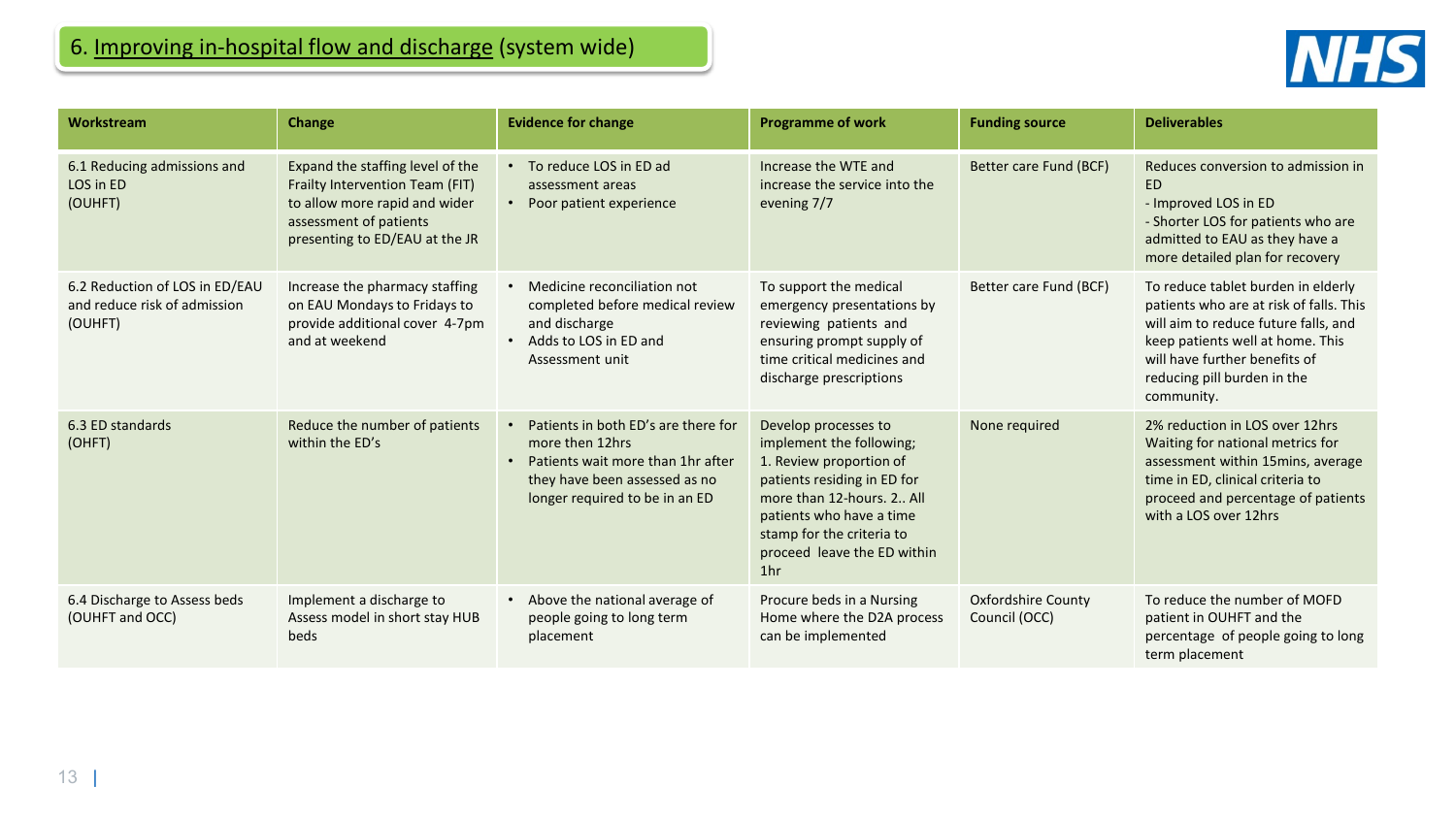

| Workstream                                                          | Change                                                                                                   | <b>Evidence for change</b>                                                                       | <b>Programme of work</b>                                                                                                                                                                                                | <b>Funding source</b>       | <b>Deliverables</b>                                                                                       |
|---------------------------------------------------------------------|----------------------------------------------------------------------------------------------------------|--------------------------------------------------------------------------------------------------|-------------------------------------------------------------------------------------------------------------------------------------------------------------------------------------------------------------------------|-----------------------------|-----------------------------------------------------------------------------------------------------------|
| 7.2<br>Early identification of<br>children with eating<br>disorders | Education programme<br>across Oxfordshire<br>Pathway development via<br>school nurse and primary<br>care | Increase in the number and LOS of<br>children and YP who are admitted with an<br>eating disorder | Early recognition of CYP with<br>eating disorders through<br>education with school nurses,<br>primary care and supporting self<br>referrals<br>Guidelines for criteria for<br>admission and inpatient MDT<br>management | No funding required to date | Reduce the number of<br>children and YP who require<br>secondary care admission<br>for an eating disorder |

### 8. Reviewing Infection Prevention and Control (IPC) measures to ensure a proportionate response

| Workstream                                                                                                                                                                                                                                                                                                                                                                                                                   | <b>Deliverables</b>                                             |
|------------------------------------------------------------------------------------------------------------------------------------------------------------------------------------------------------------------------------------------------------------------------------------------------------------------------------------------------------------------------------------------------------------------------------|-----------------------------------------------------------------|
| Continue universal level 1 PPE for all patient contacts, unless level 2 indicated, in line with government guidelines.<br>Continue to triage all acute patients according to symptoms of possible COVID-19, with correct patient placement. All visitors and out-patients to be given a face mask if they<br>arrive on site without a face covering<br>Continue to test all patients for admission with lateral flow and PCR | <b>Prevent Covid transmission</b><br>risk to patients and staff |
| Continue to review IPC measures to ensure the continued prevention of spread of infection                                                                                                                                                                                                                                                                                                                                    | Prevent patients acquiring<br>hospital acquired infections      |